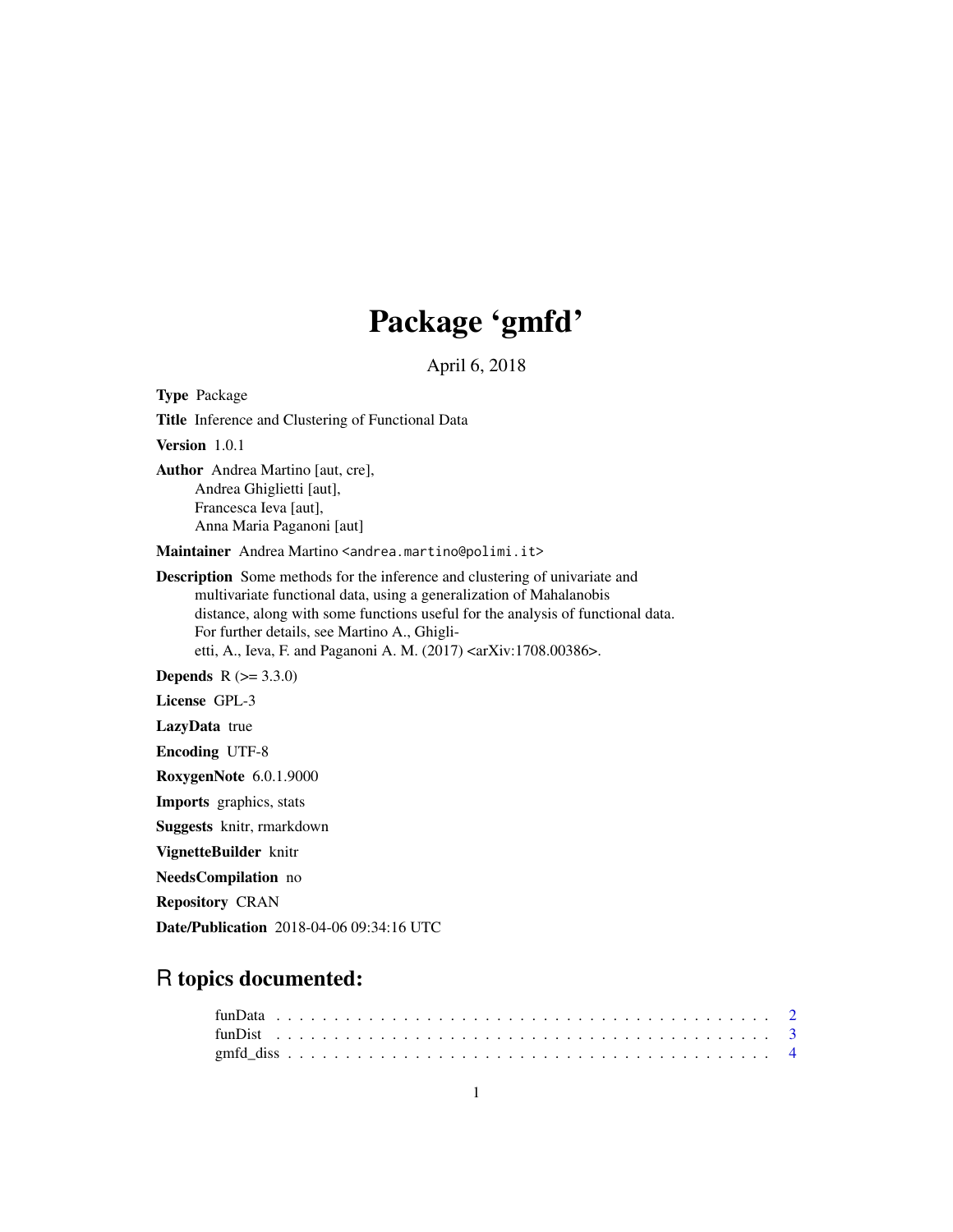#### <span id="page-1-0"></span>2 funData

| Index |  |  |
|-------|--|--|
|       |  |  |
|       |  |  |
|       |  |  |
|       |  |  |

<span id="page-1-1"></span>

| funData | S3 Class for functional datasets. A class for univariate or multivariate |
|---------|--------------------------------------------------------------------------|
|         | functional dataset.                                                      |

# Description

S3 Class for functional datasets. A class for univariate or multivariate functional dataset.

#### Usage

funData(grid, data)

#### Arguments

| grid | the grid over which the functional dataset is defined.                              |
|------|-------------------------------------------------------------------------------------|
| data | a vector, a matrix or a list of vectors or matrices containing the functional data. |

#### Value

The function returns a S3 object of class funData, containing the grid over which the functional dataset is defined and a matrix or a list of vectors or matrices containing the functional data

# See Also

[gmfd\\_simulate](#page-6-1)

```
# Define parameters
n <- 50
P <- 100
K < -150# Grid of the functional dataset
t \leq -seq(0, 1, length.out = P)# Define the means and the parameters to use in the simulation
m1 < -t^2 \times (1 - t)m2 <- t * ( 1 - t )^2
rho \leq- rep( 0, K )
theta \leq matrix( \theta, K, P )
for ( k in 1:K) {
```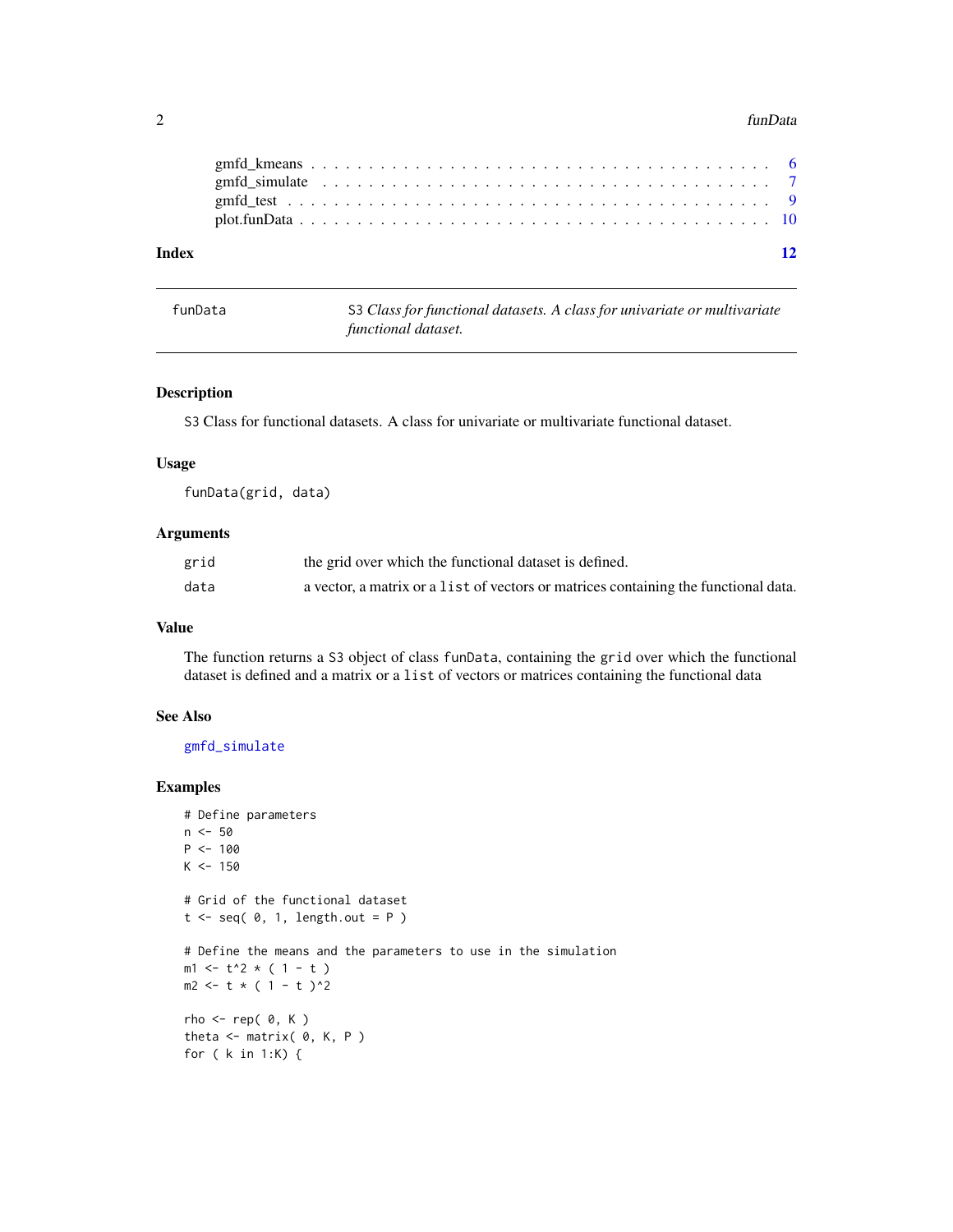#### <span id="page-2-0"></span>funDist 3

```
rho[k] <- 1 / ( k + 1 )^2
  if (k\%2 = 0)
    theta[k, ] <- sqrt( 2 ) * sin( k * pi * t )
  else if ( k%%2 != 0 && k != 1 )
    theta[k, ] <- sqrt( 2 ) * cos( ( k - 1 ) * pi * t )
  else
    theta[k, ] <- rep( 1, P )
}
# Simulate the functional data
x1 \leq \text{gmfd\_simulate( } n, ml, rho = rho, theta = theta )x2 \leq \text{gmfd\_simulate( } n, m2, rho = rho, theta = theta )FD <- funData( t, list( x1, x2 ) )
```
<span id="page-2-1"></span>funDist *Distance function*

# Description

This function allows you to compute the distance between two curves with the chosen metric.

# Usage

```
funDist(FD1, FD2, metric, p = NULL, lambda = NULL, phi = NULL,
 k_trunc = NULL)
```
#### Arguments

| F <sub>D</sub> 1            | a functional data object of type funData for the first curve                                                                                                                           |
|-----------------------------|----------------------------------------------------------------------------------------------------------------------------------------------------------------------------------------|
| F <sub>D</sub> <sub>2</sub> | a functional data object of type funData for the second curve                                                                                                                          |
| metric                      | the chosen distance to be used: "L2" for the classical L2-distance, "trunc" for<br>the truncated Mahalanobis semi-distance, "mahalanobis" for the generalized<br>Mahalanobis distance. |
| р                           | a positive numeric value containing the parameter of the regularizing function<br>for the generalized Mahalanobis distance.                                                            |
| lambda                      | a vector containing the eigenvalues in descending order of the functional data<br>from which the curves are extracted.                                                                 |
| phi                         | a matrix containing the eigenfunctions of the functional data in its columns from<br>which the curves are extracted.                                                                   |
| k_trunc                     | a positive numeric value representing the number of components at which the<br>truncated mahalanobis distance must be truncated                                                        |

# Value

The function returns a numeric value indicating the distance between the two curves.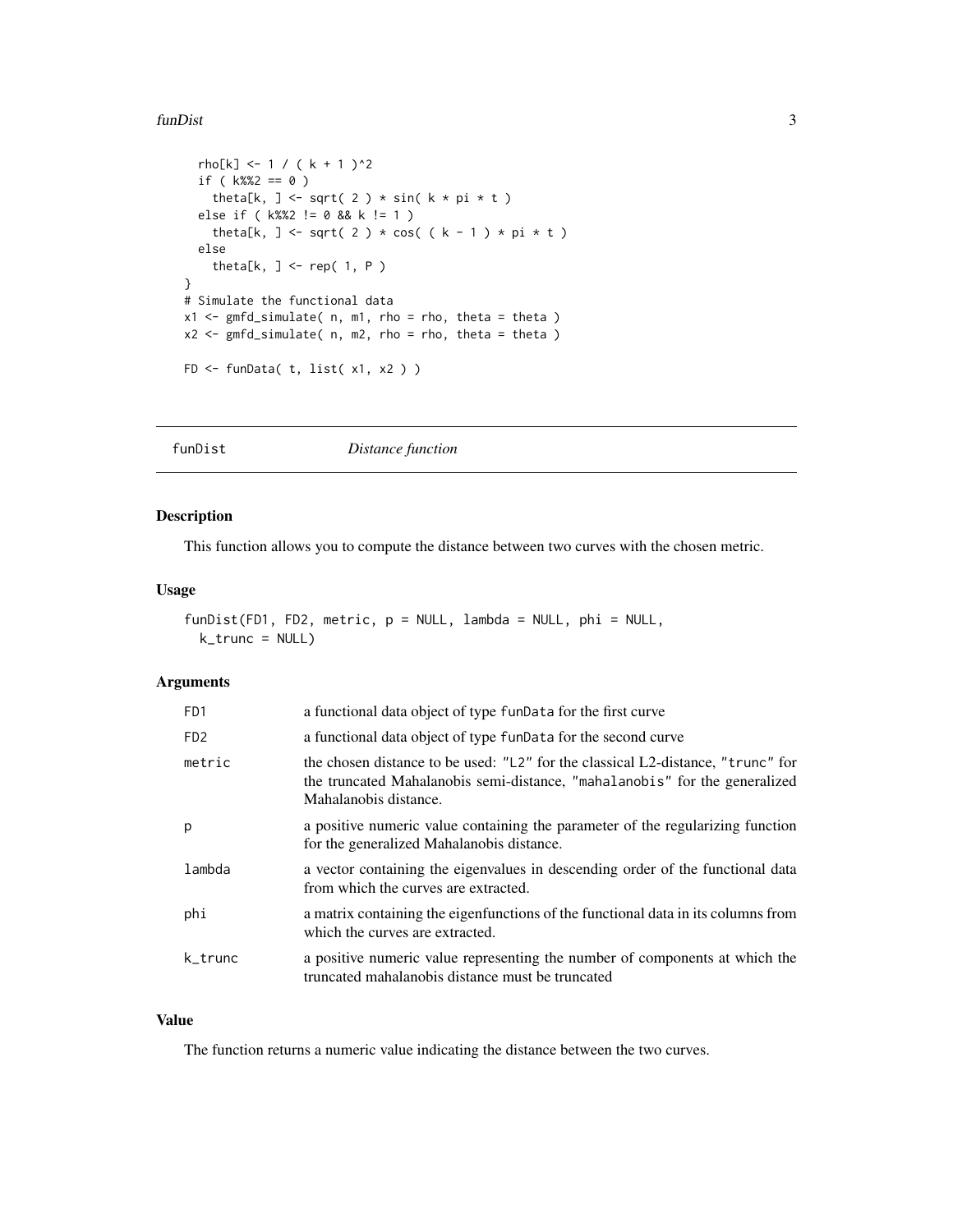#### <span id="page-3-0"></span>References

Ghiglietti A., Ieva F., Paganoni A. M. (2017). Statistical inference for stochastic processes: Twosample hypothesis tests, *Journal of Statistical Planning and Inference*, 180:49-68.

Ghiglietti A., Paganoni A. M. (2017). Exact tests for the means of gaussian stochastic processes. *Statistics & Probability Letters*, 131:102–107.

### Examples

```
# Define parameters:
n <- 50
P <- 100
K < -150# Grid of the functional dataset
t \leq -seq(0, 1, length.out = P)# Define the means and the parameters to use in the simulation
m1 <- t^2 * (1 - t)
rho < - rep(0, K)theta \leq matrix( \theta, K, P )
for ( k in 1:K ) {
 rho[k] <- 1 / ( k + 1 )^2
  if ( k\%2 == 0 )
    theta[k, ] <- sqrt( 2 ) * sin( k * pi * t )
  else if ( k%%2 != 0 && k != 1 )
    theta[k, ] <- sqrt( 2 ) * cos( ( k - 1 ) * pi * t )
  else
    theta[k, ] <- rep( 1, P )
}
# Simulate the functional data
z \leq gmfd_simulate( n, m1, rho = rho, theta = theta)
# Extract two rows of the functional data
x \leq - funData( t, z[1, 1)y <- funData( t, z[2, ] )
lambda <- eigen(cov(z))$values
phi <- eigen(cov(z))$vectors
d \le funDist( x, y, metric = "mahalanobis", p = 1, lambda = lambda, phi = phi )
```
gmfd\_diss *Dissimilarity matrix function*

#### Description

This function computes the dissimilarity matrix containing the distances between the curves of the functional dataset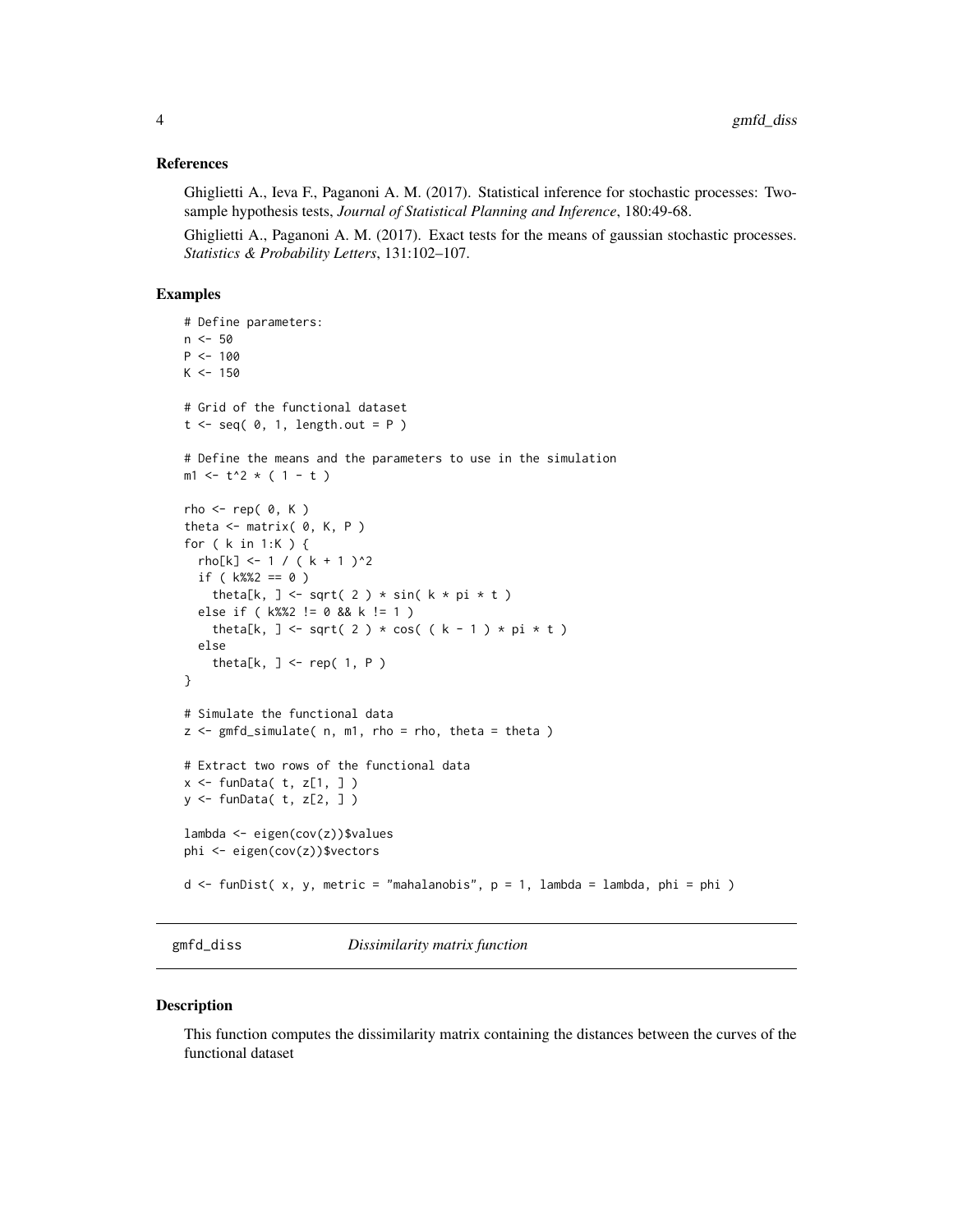# gmfd\_diss 5

#### Usage

gmfd\_diss(FD, metric, p = NULL, k\_trunc = NULL)

#### Arguments

| FD      | a functional data object of type funData                                                                                                                                                      |
|---------|-----------------------------------------------------------------------------------------------------------------------------------------------------------------------------------------------|
| metric  | the chosen distance to be used. Choose "L2" for the classical L2-distance,<br>"trunc" for the truncated Mahalanobis semi-distance, "mahalanobis" for the<br>generalized Mahalanobis distance. |
| р       | a positive numeric value containing the parameter of the regularizing function<br>for the generalized Mahalanobis distance.                                                                   |
| k trunc | a positive numeric value representing the number of components at which the<br>truncated mahalanobis distance must be truncated                                                               |

#### Value

The function returns a matrix of numeric values containing the distances between the curves.

# References

Ghiglietti A., Ieva F., Paganoni A. M. (2017). Statistical inference for stochastic processes: Twosample hypothesis tests, *Journal of Statistical Planning and Inference*, 180:49-68.

Ghiglietti A., Paganoni A. M. (2017). Exact tests for the means of gaussian stochastic processes. *Statistics & Probability Letters*, 131:102–107.

```
# Define parameters
n <- 50
P <- 100
K < -150# Grid of the functional dataset
t \leq - seq( \theta, 1, length.out = P )
# Define the means and the parameters to use in the simulation
m1 <- t^2 * ( 1 - t )
rho \leq- rep( 0, K )
theta \leq matrix( \theta, K, P )
for ( k in 1:K ) {
  rho[k] <- 1 / ( k + 1 )^2
  if ( k\%2 == 0 )
    theta[k, ] <- sqrt( 2 ) * sin( k * pi * t )
  else if ( k%%2 != 0 && k != 1 )
    theta[k, ] <- sqrt( 2 ) * cos( ( k - 1 ) * pi * t )
  else
    theta[k, ] <- rep( 1, P )
}
```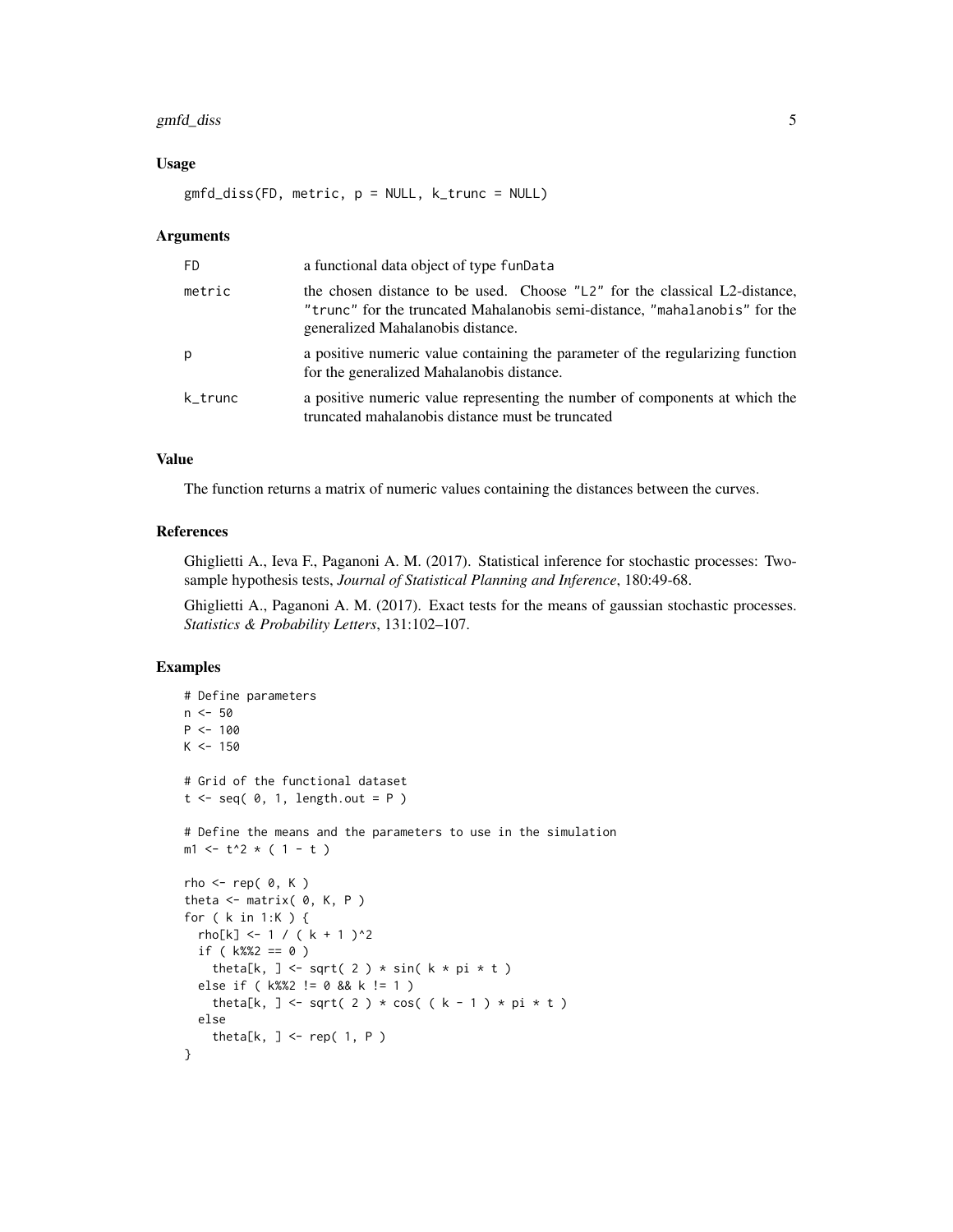```
# Simulate the functional data
x \leq gmfd_simulate( n, m1, rho = rho, theta = theta )
FD <- funData( t, x )
D <- gmfd_diss( FD, metric = "L2" )
```
gmfd\_kmeans *k-means clustering algorithm*

#### Description

This function performs a k-means clustering algorithm on an univariate or multivariate functional data using a generalization of Mahalanobis distance.

#### Usage

gmfd\_kmeans(FD, n.cl = 2, metric, p = NULL, k\_trunc = NULL)

# Arguments

| <b>FD</b> | a functional data object of type funData.                                                                                                                                              |
|-----------|----------------------------------------------------------------------------------------------------------------------------------------------------------------------------------------|
| n.cl      | an integer representing the number of clusters.                                                                                                                                        |
| metric    | the chosen distance to be used: "L2" for the classical L2-distance, "trunc" for<br>the truncated Mahalanobis semi-distance, "mahalanobis" for the generalized<br>Mahalanobis distance. |
| p         | a positive numeric value containing the parameter of the regularizing function<br>for the generalized Mahalanobis distance.                                                            |
| k_trunc   | a positive numeric value representing the number of components at which the<br>truncated mahalanobis distance must be truncated                                                        |

#### Value

The function returns a list with the following components: cluster: a vector of integers (from 1 to n.cl) indicating the cluster to which each curve is allocated; centers: a list of d matrices (k x T) containing the centroids of the clusters

#### References

Martino A., Ghiglietti A., Ieva F., Paganoni A. M. (2017). A k-means procedure based on a Mahalanobis type distance for clustering multivariate functional data, *MOX report 44/2017*

Ghiglietti A., Ieva F., Paganoni A. M. (2017). Statistical inference for stochastic processes: Twosample hypothesis tests, *Journal of Statistical Planning and Inference*, 180:49-68.

Ghiglietti A., Paganoni A. M. (2017). Exact tests for the means of gaussian stochastic processes. *Statistics & Probability Letters*, 131:102–107.

<span id="page-5-0"></span>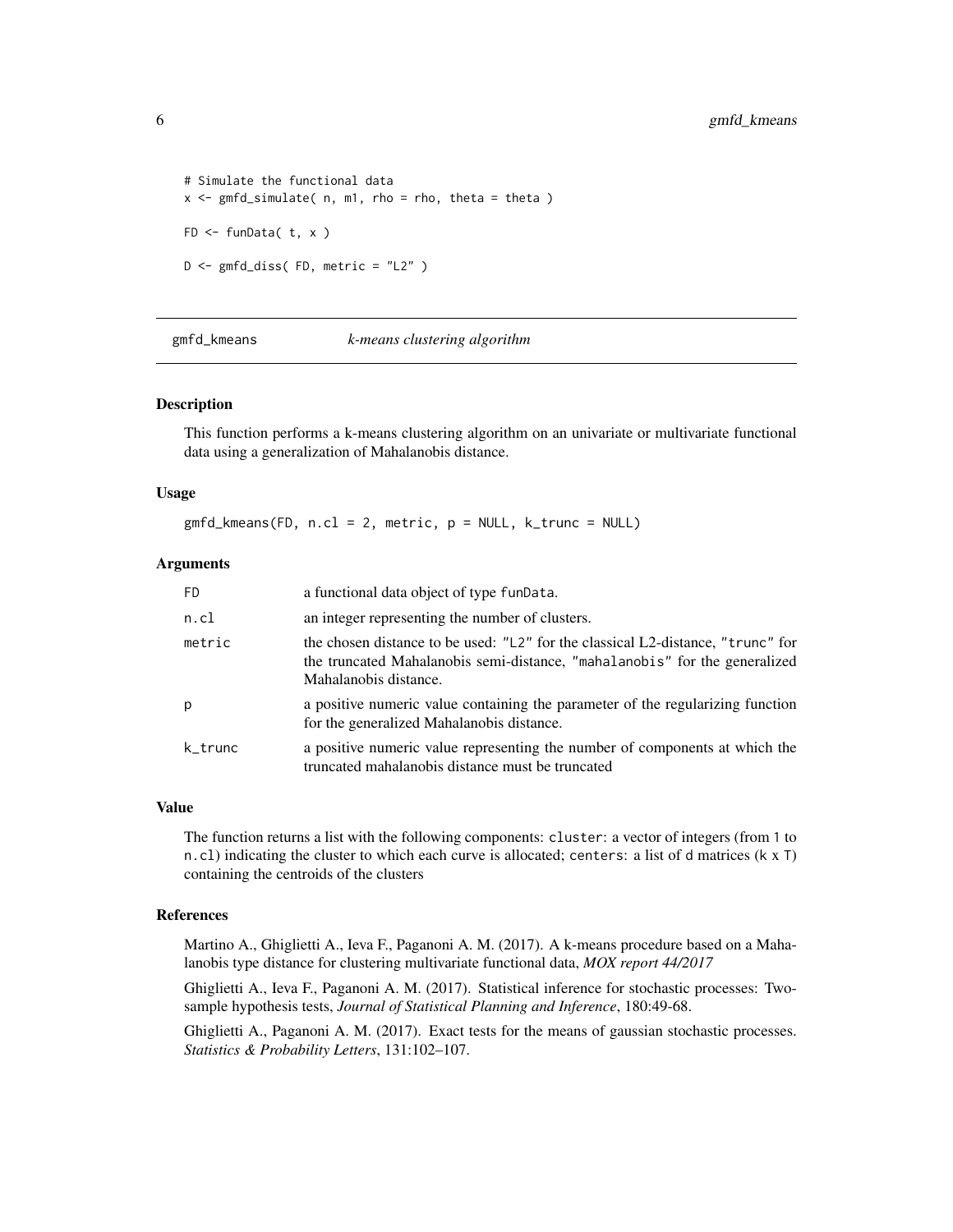<span id="page-6-0"></span>gmfd\_simulate 7 and 7 and 7 and 7 and 7 and 7 and 7 and 7 and 7 and 7 and 7 and 7 and 7 and 7 and 7 and 7 and 7 and 7 and 7 and 7 and 7 and 7 and 7 and 7 and 7 and 7 and 7 and 7 and 7 and 7 and 7 and 7 and 7 and 7 and 7 an

#### See Also

[funDist](#page-2-1)

#### Examples

```
# Define parameters
n <- 50
P <- 100
K < -150# Grid of the functional dataset
t \leq - seq( \theta, 1, length.out = P )
# Define the means and the parameters to use in the simulation
m1 <- t^2 * ( 1 - t )
rho < - rep(0, K)theta \leq matrix( \theta, K, P )
for ( k in 1:K) {
  rho[k] <- 1 / ( k + 1 )^2
  if ( k\%2 == 0 )
    theta[k, ] <- sqrt( 2 ) * sin( k * pi * t )
  else if ( k%%2 != 0 && k != 1 )
    theta[k, ] <- sqrt( 2 ) * cos( ( k - 1 ) * pi * t )
  else
    theta[k, ] <- rep( 1, P )
}
s < - \thetafor (k in 4:K) {
s \leq s + sqrt(rho[k]) \geq ttheta[k, ]}
m2 < -m1 + s# Simulate the functional data
x1 \leq - gmfd_simulate( n, m1, rho = rho, theta = theta )
x2 \leq - gmfd_simulate( n, m2, rho = rho, theta = theta )
# Create a single functional dataset containing the simulated datasets:
FD \leq funData(t, rbind( x1, x2 ) )
output <- gmfd_kmeans( FD, n.cl = 2, metric = "mahalanobis", p = 10^6 )
```
<span id="page-6-1"></span>gmfd\_simulate *Simulation of a functional sample*

# Description

Simulate a univariate functional sample using a Karhunen Loeve expansion.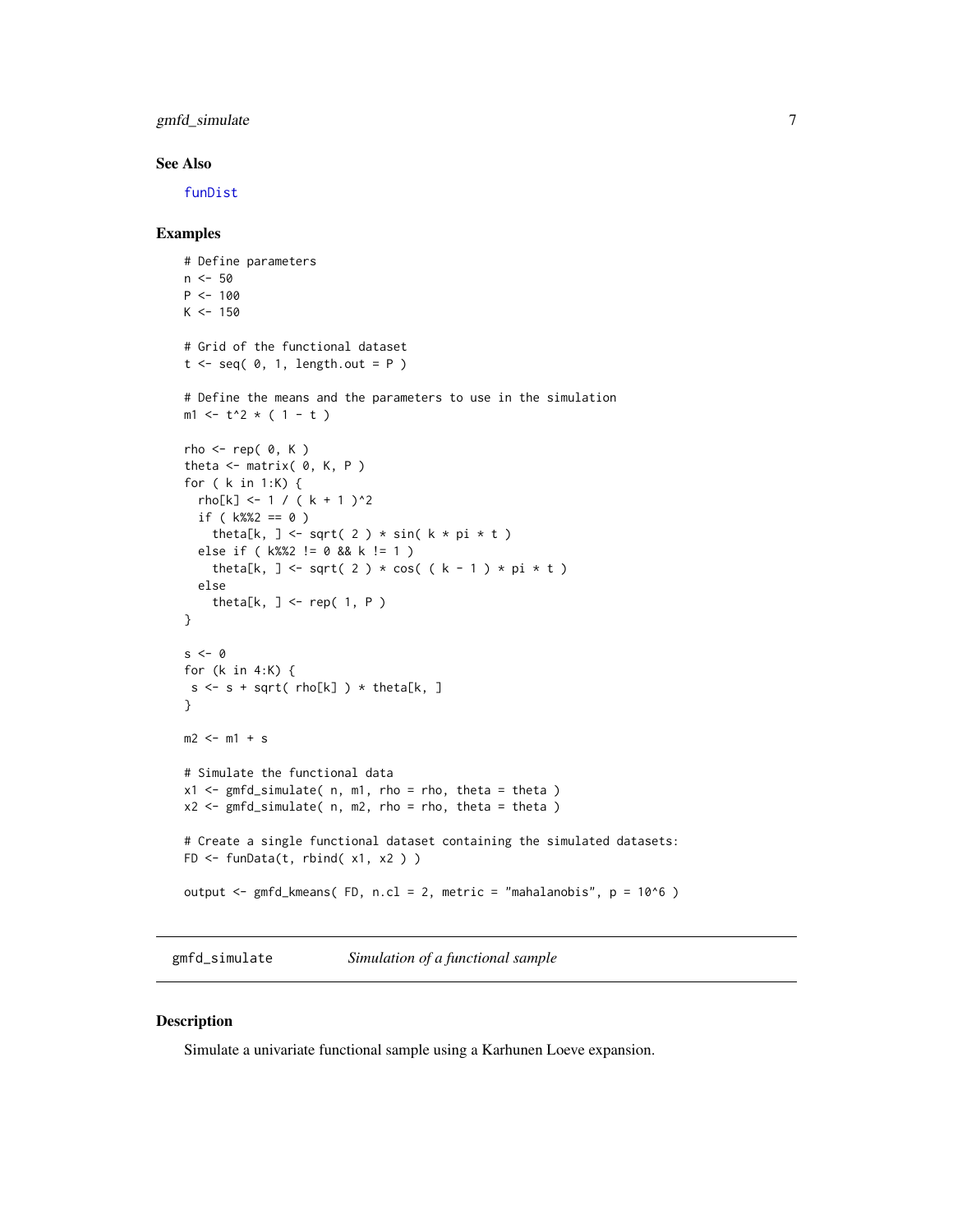#### Usage

```
gmfd_simulate(size, mean, covariance = NULL, rho = NULL, theta = NULL)
```
# Arguments

| size       | a positive integer indicating the size of the functional sample to simulate.              |
|------------|-------------------------------------------------------------------------------------------|
| mean       | a vector representing the mean of the sample.                                             |
| covariance | a matrix from which the eigenvalues and eigenfunctions must be extracted.                 |
| rho        | a vector of the eigenvalues in descending order to be used for the simulation.            |
| theta      | a matrix containing the eigenfunctions in its columns to be used for the simula-<br>tion. |

#### Value

The function returns a functional data object of type funData.

```
# Define parameters
n < -50P < - 100K < -150# Grid of the functional dataset
t \leq - seq( 0, 1, length.out = P )
# Define the means and the parameters to use in the simulation
# with the Karhunen - Loève expansion
m1 < -t^2 \times (1 - t)rho \leq- rep( 0, K )
theta \leq matrix( \theta, K, P )
for ( k in 1:K ) {
  rho[k] <- 1 / ( k + 1 )^2
  if (k\%2 = 0)
   theta[k, ] <- sqrt( 2 ) * sin( k * pi * t )
  else if ( k%%2 != 0 && k != 1 )
   theta[k, ] <- sqrt( 2 ) * cos( ( k - 1 ) * pi * t )
  else
    theta[k, ] <- rep( 1, P )
}
# Simulate the functional data
x \leq gmfd_simulate( n, m1, rho = rho, theta = theta)
```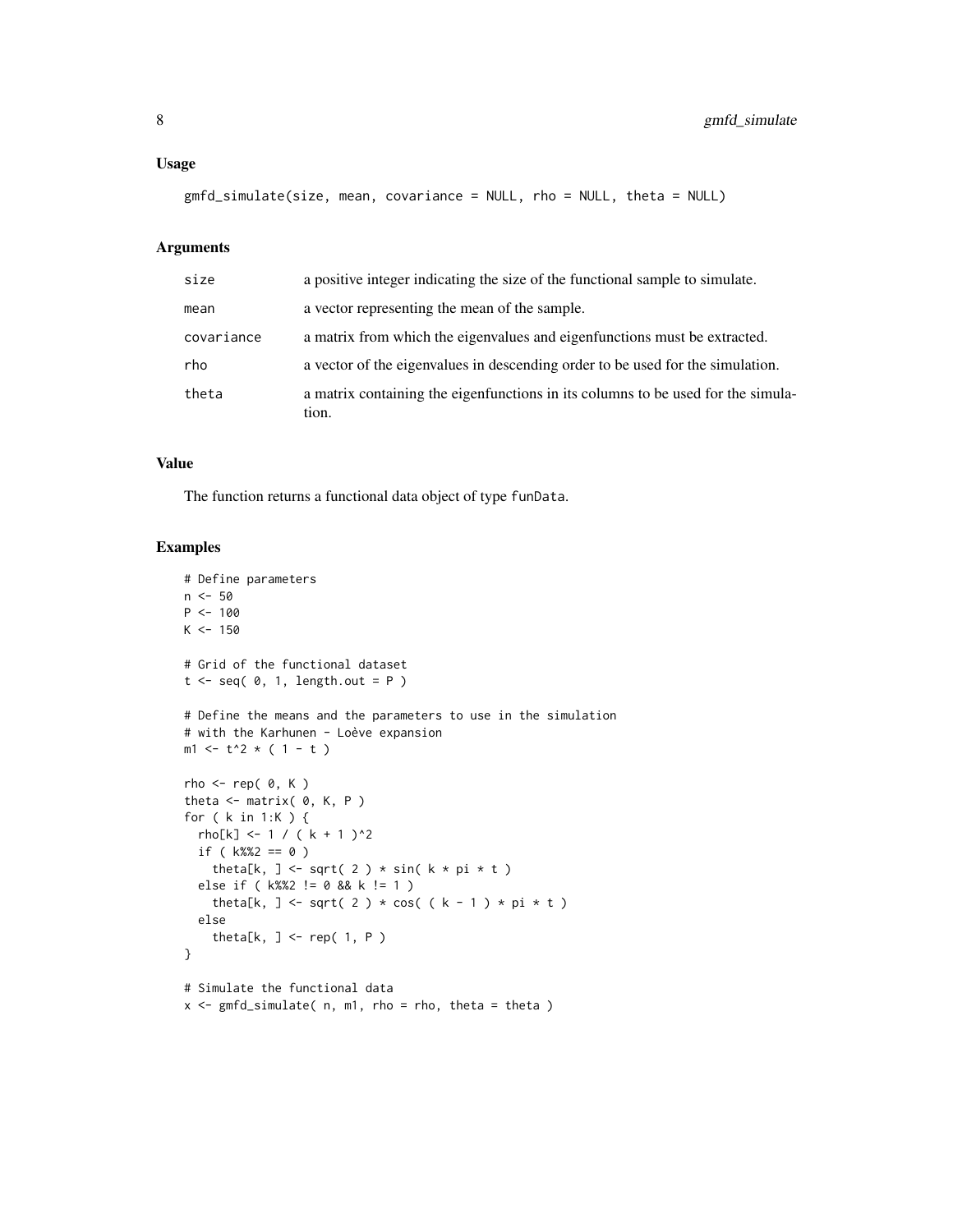<span id="page-8-0"></span>

### Description

Performs a two sample hypotesis tests on two samples of functional data.

# Usage

```
gmfd_test(FD1, FD2, conf.level = 0.95, stat_test, p = NULL,
 k_trunc = NULL)
```
# Arguments

| F <sub>D</sub> 1            | a functional data object of type funData of the first sample.                                                                                                                                                                          |
|-----------------------------|----------------------------------------------------------------------------------------------------------------------------------------------------------------------------------------------------------------------------------------|
| F <sub>D</sub> <sub>2</sub> | a functional data object of type funData of the second sample.                                                                                                                                                                         |
| conf.level                  | confidence level of the test.                                                                                                                                                                                                          |
| stat_test                   | the chosen test statistic to be used: "L2" for the classical L2-distance, "L2_trunc"<br>for the truncated L2-distance, "trunc" for the truncated Mahalanobis semi-<br>distance, "mahalanobis" for the generalized Mahalanobis distance |
| p                           | a vector of positive numeric value containing the parameters of the regularizing<br>function for the generalized Mahalanobis distance.                                                                                                 |
| k_trunc                     | a positive numeric value representing the number of components at which the<br>truncated mahalanobis distance must be truncated                                                                                                        |

# Value

The function returns a list with the following components:

statistic the value of the test statistic.

quantile the value of the quantile.

p.value the p-value for the test.

#### References

Ghiglietti A., Ieva F., Paganoni A. M. (2017). Statistical inference for stochastic processes: Twosample hypothesis tests, *Journal of Statistical Planning and Inference*, 180:49-68.

Ghiglietti A., Paganoni A. M. (2017). Exact tests for the means of gaussian stochastic processes. *Statics & Probability Letters*, 131:102–107.

### See Also

[funDist](#page-2-1)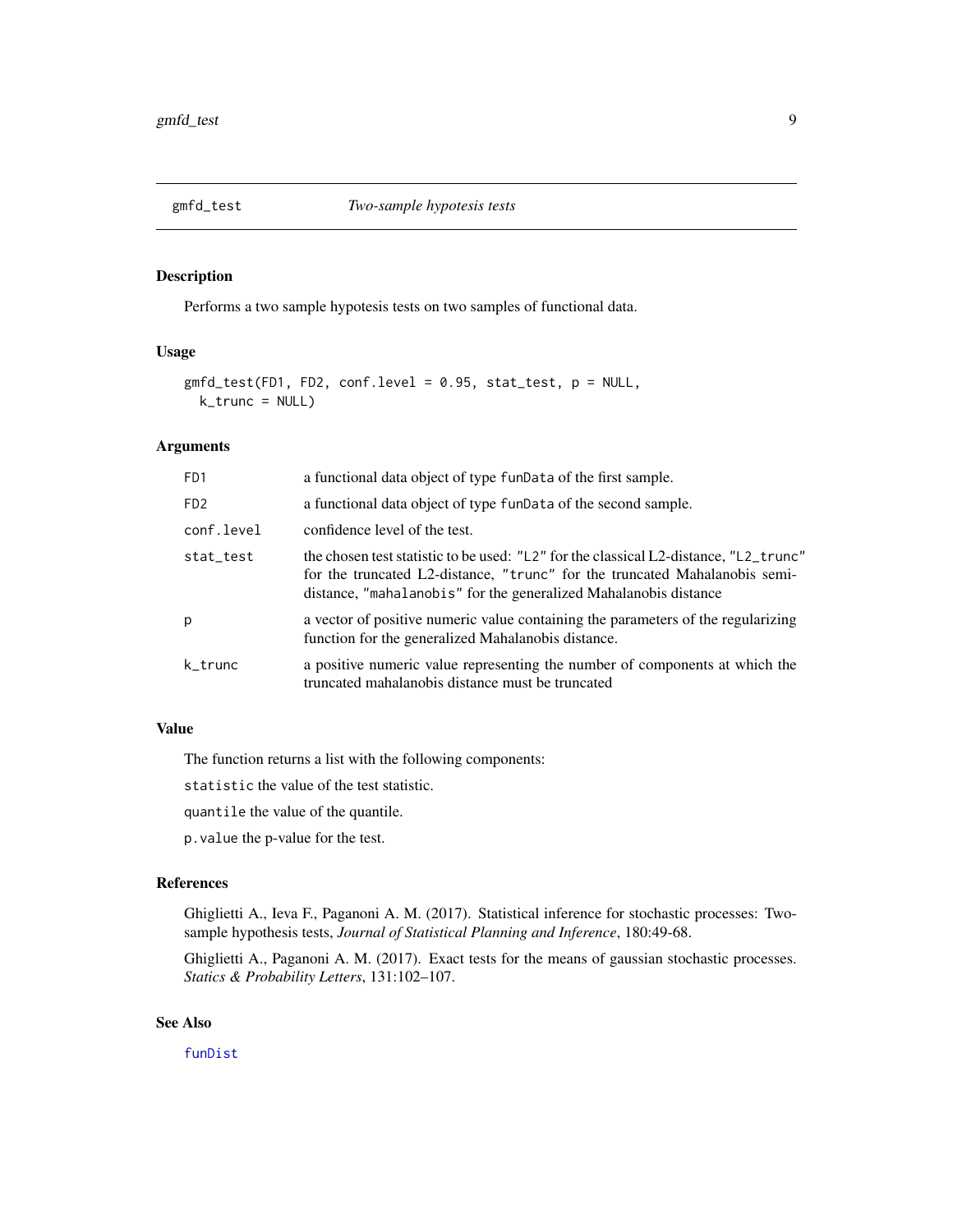#### Examples

```
# Define parameters
n < -50P <- 100
K < -150# Grid of the functional dataset
t \leq - seq( \theta, 1, length.out = P )
# Define the means and the parameters to use in the simulation
m1 < -t^2 \times (1 - t)rho < - rep(0, K)theta \leq matrix( \theta, K, P )
for ( k in 1:K) {
 rho[k] <- 1 / ( k + 1 )^2
 if ( k\%2 == 0 )
    theta[k, ] <- sqrt( 2 ) * sin( k * pi * t )
  else if ( k%%2 != 0 && k != 1 )
    theta[k, ] <- sqrt( 2 ) * cos( ( k - 1 ) * pi * t )
  else
    theta[k, ] <- rep( 1, P )
}
s < - \thetafor ( k in 4:K ) {
s \leq s + sqrt(rho[k]) \geq ttheta[k],}
m2 <- m1 + 0.1 * s
# Simulate the functional data
x1 \leq - gmfd_simulate( n, m1, rho = rho, theta = theta )
x2 \leq \text{gmfd\_simulate( } n, m2, rho = rho, theta = theta )FD1 <- funData( t, x1 )
FD2 <- funData( t, x2 )
output <- gmfd_test( FD1, FD2, 0.95, "mahalanobis", p = 10^5 )
```
plot.funData *A method to plot* funData *objects*

#### Description

This function performs the plot of a functional dataset stored in an object of class funData.

### Usage

```
## S3 method for class 'funData'
plot(x, \ldots)
```
<span id="page-9-0"></span>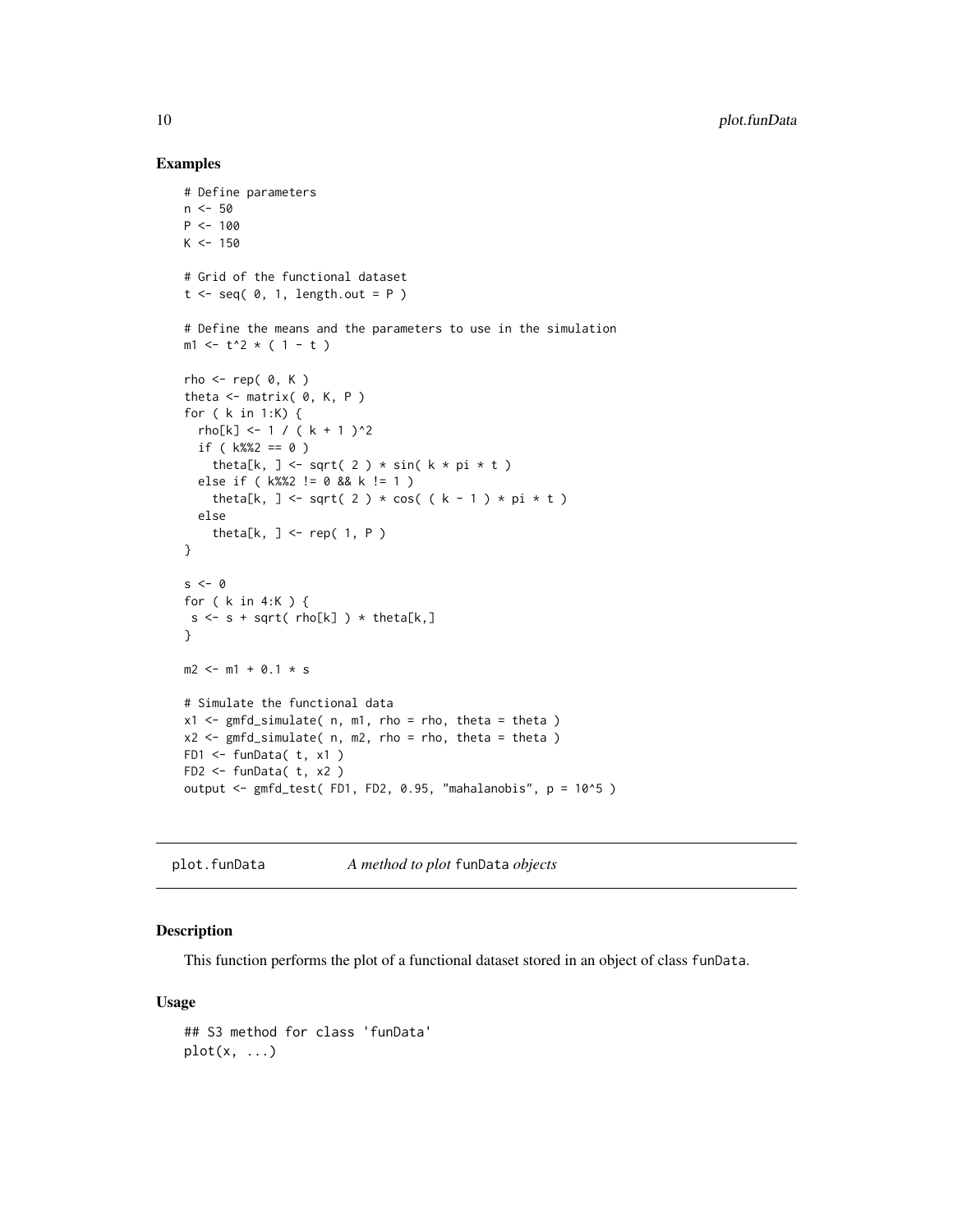# <span id="page-10-0"></span>plot.funData 11

### Arguments

| $\mathsf{x}$ | the univariate functional dataset in form of funData object.     |
|--------------|------------------------------------------------------------------|
| .            | additional graphical parameters to be used in plotting functions |

# See Also

[funData](#page-1-1)

```
# Define parameters
n < -50P < - 100K < -150# Grid of the functional dataset
t \leq - seq( \theta, 1, length.out = P )
# Define the means and the parameters to use in the simulation
m1 < -t^2 * (1 - t )
m2 <- t * ( 1 - t )^2rho \leq- rep( 0, K )
theta \leq matrix( \theta, K, P )
for ( k in 1:K) {
  rho[k] < -1 / (k + 1)^2if ( k%%2 == 0 )
    theta[k, ] <- sqrt( 2 ) * sin( k * pi * t )
  else if ( k%%2 != 0 && k != 1 )
    theta[k, ] <- sqrt( 2 ) * cos( ( k - 1 ) * pi * t )
  else
    theta[k, ] <- rep( 1, P )
}
# Simulate the functional data
x1 \leq \text{gmfd\_simulate( } n, ml, rho = rho, theta = theta )x2 \leq - gmfd_simulate( n, m2, rho = rho, theta = theta )
FD <- funData( t, list( x1, x2 ) )
plot(FD)
```